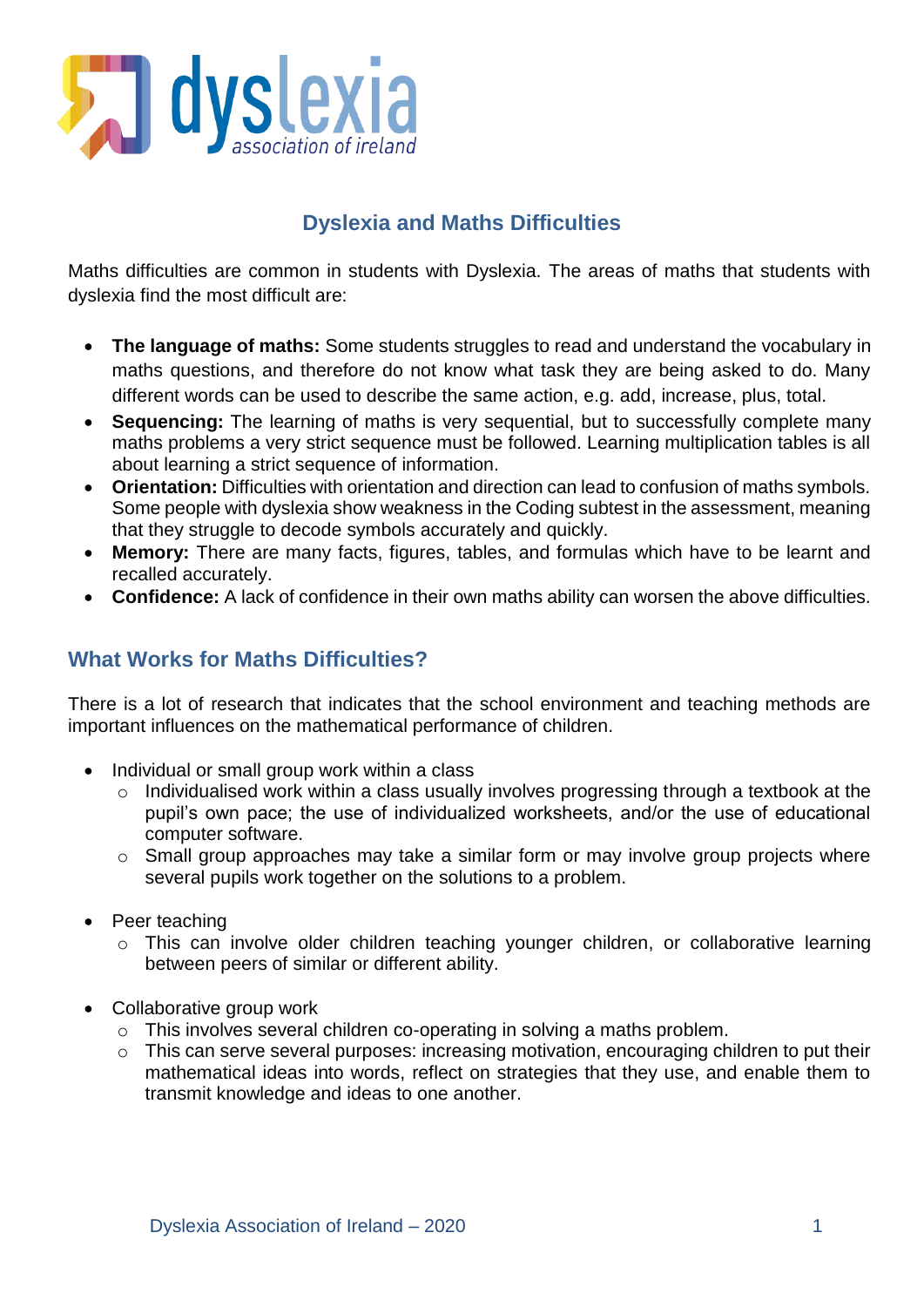The *multi-sensory teaching* approach involves the use of a combination of visual, auditory, and kinaesthetic input to aid learning. For example, using concrete manipulatives to teach mathematical concepts, using colour or pictures, video, songs etc.



### **Other Strategies**

- Maths teaching should be structured and cumulative and the use of multi-sensory methods employed.
- Simple examples should be used for new concepts and concepts should always be introduced at the concrete level with materials before going to maths problems in number, symbol and word form.
- The language used should be transparent and students should be encouraged to put mathematical terms into their own words.
- Appropriate aids such as number lines, number squares, and calculators should be available, and students should be taught how to use them.
- Computer programmes can be useful to help consolidate learning.
- Metacognitive strategies will be particularly useful for problem-solving.
- The book **'Teaching Numeracy to Children with Dyslexia' by Pauline Clayton** may be useful for further strategies.
- The key to solving maths word problems is to have a plan or strategy, which works in any math word problem-solving situation. When a student is presented with a question that requires mathematical calculation, they may benefit from following the 12 tips provided:
	- 1. Read the problem carefully looking for clues and important information. Write down the clues, underline, or highlight the clues.
	- 2. If necessary, rewrite the problem to help find these clues.
	- 3. Look for clues to determine which math operation is needed to solve the problem, for example, addition, subtraction, etc. Look for keywords like sum, difference, product, perimeter, area, etc. They lead to the operation needed to solve the problem.
	- 4. Look for what is needed to solve the problem, for example: how many will are left, the total will be, everyone gets red, everyone gets one of each, etc.
	- 5. Use variable symbols, such as "X" for missing information.
	- 6. Eliminate all non-essential information by drawing a line through distracting information.
	- 7. Draw sketches, drawings, and models to see the problem.
	- 8. Is the word problem similar to previous work, if so how was it solved?
	- 9. Develop a plan based on the information determined to be important for solving the problem.
	- 10.The use of rehearsal cards, counting activities, number squares and calculators, and computer programmes.
	- 11.Does the answer seem reasonable, if it does then it is probably ok if not then check the work.
	- 12.Work the problem in reverse or backwards, starting with the answer to see if you wind up with your original problem.